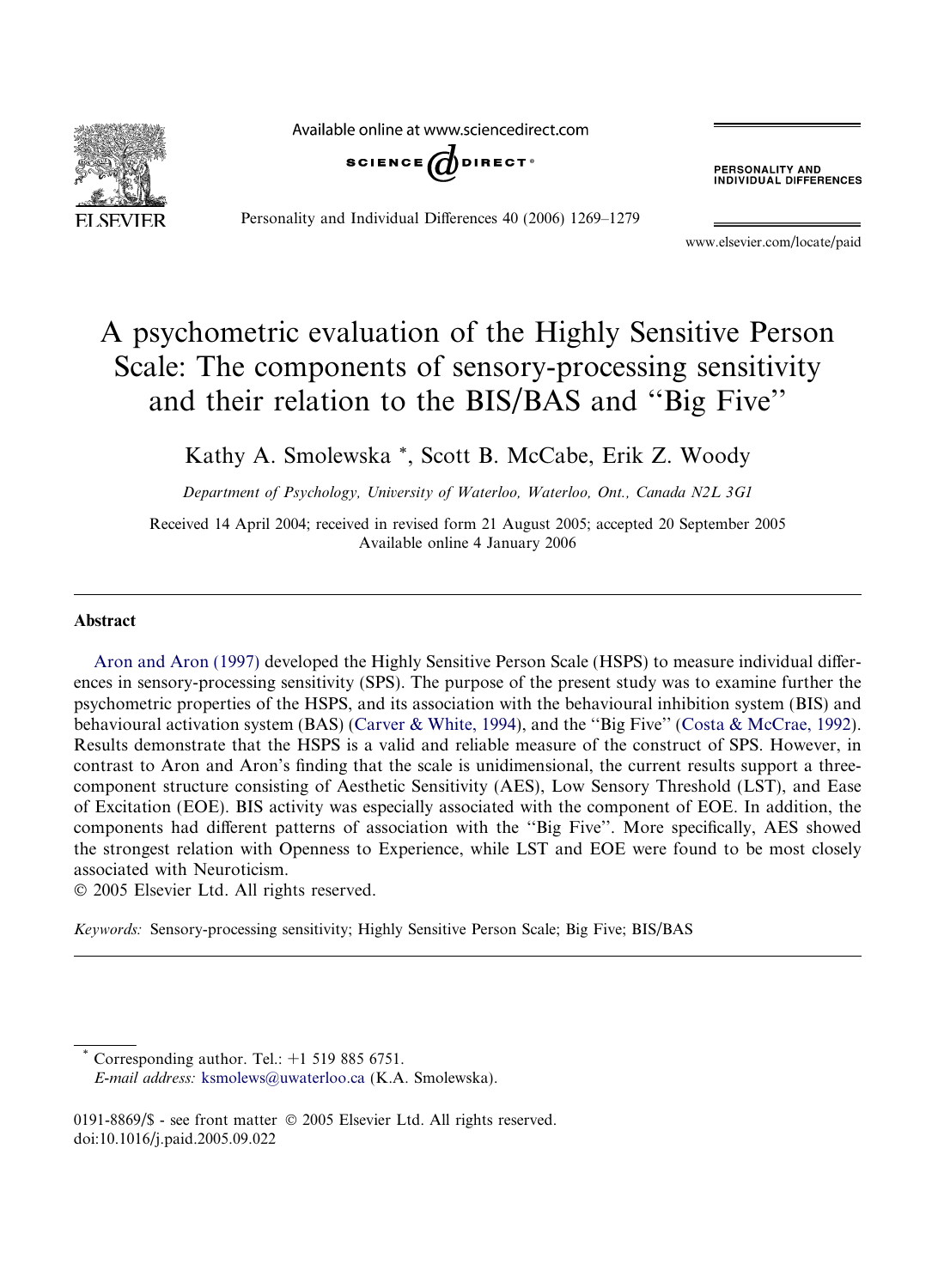#### 1. Introduction

Research on responses to environmental changes has shown that, when faced with a new stimulus, individuals adopt one of two strategies: approach and exploration, or cautious attentiveness that may lead to avoidance. [Aron and Aron \(1997\)](#page-9-0) suggest that one's choice of strategy is related to the manner in which sensory information is transmitted to, and processed in the brain, which they refer to as sensory-processing sensitivity (SPS).

According to [Aron and Aron \(1997\)](#page-9-0), individual differences in SPS are determined, in part, by the reactivity of the operating parameters of the behavioural inhibition system (BIS). The BIS, along with the fight/flight system and the behavioural activation system (BAS), is one of three brain systems hypothesized to control emotional behaviour and to constitute the neurological basis for temperament [\(Gray, 1991\)](#page-9-0).

Several researchers suggest that variation in the sensitivity of the BIS and BAS underlies motivational processes (e.g., [Carver & White, 1994; Gray, 1991\)](#page-9-0). The BAS, which is associated with ascending dopaminergic pathways and the cortico-striato-pallido-thalamic loops [\(De Pascalis,](#page-9-0) [Fiore, & Sparita, 1996\)](#page-9-0), is the source of goal-directed behaviour, positive feelings and responses to conditioned and unconditioned signals of reward [\(Corr, 2002\)](#page-9-0). The BIS, which consists of the septohippocampal system, its monoaminergic afferents from the brainstem and its neocortical projection in the frontal lobe, is believed to be sensitive to punishment, non-reward and novelty [\(Gray, 1991\)](#page-9-0).

Activity in the BIS is believed to be accompanied by a subjective state in which ''one responds to threat (stimuli associated with punishment or non-reward) or uncertainty (novelty) with the reaction, 'stop, look, and listen, and get ready for action''' [\(Gray, 1991, p. 110](#page-9-0)). At high levels of physiological arousal, the efficiency of this reaction decreases and the individual may become hypervigilant, allocating attention to both relevant and irrelevant stimuli. Thus, an individual who has a characteristically more active BIS may be more easily distracted, less focused, and more easily overwhelmed with even small levels of stimulation, as well as overly sensitive to negative stimuli and thus prone to anticipate danger unnecessarily. [Aron and Aron \(1997\)](#page-9-0) argue that the primary role of the BIS system is the processing of novel stimuli and that those who are high on SPS are also high in BIS functioning. In other words, they suggest that the BIS is the neuropsychological substrate of the personality trait, SPS.

In a series of studies, [Aron and Aron \(1997\)](#page-9-0) found that SPS is a unidimensional construct composed of consistently intercorrelated, seemingly heterogenous sensitivities, such as those to strong sensory input, caffeine, hunger, pain and others' moods. [Aron and Aron \(1997\)](#page-9-0) devised a 27-item questionnaire, The Highly Sensitive Person Scale (HSPS), to measure this proposed construct, and provided some evidence supporting its reliability and validity. According to their analyses, the HSPS represents a unidimensional construct that is characterized by an increased sensitivity to the processing of external (e.g., light, noise) and internal (e.g., pain, hunger) sensory information.

[Aron and Aron's \(1997\)](#page-9-0) findings also show that SPS, as measured by the HSPS, is a construct that is reasonably separable from introversion and neuroticism. This finding is important because sensitivity has often been confused with introversion and neuroticism within personality research. In addition to SPS being a unique and important part of personality, Aron and Aron argue that it could potentially be a diathesis for psychopathology, particularly neurotic forms.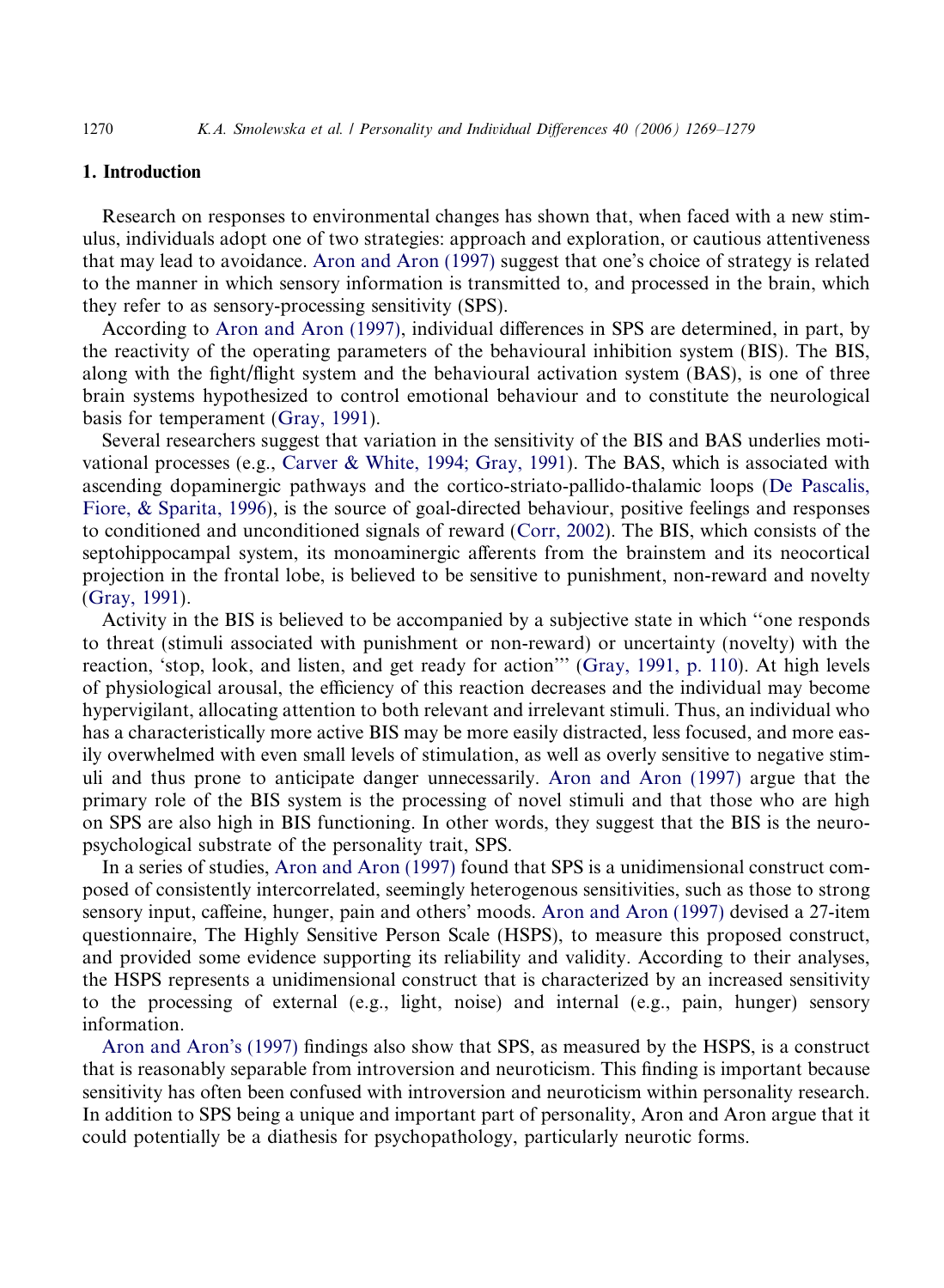However, the construct of SPS is in need of further study. First, because [Aron and Aron's](#page-9-0) [\(1997\)](#page-9-0) psychometric assessment of the HSPS was based on relatively small samples, it would be useful to conduct a psychometric analysis using a large sample to allow for more stable parameter estimates and cross-validation. In their factor analysis of the HSPS, Aron and Aron report that a single factor solution fit best. However, a closer examination of the results of their analysis shows that factor loadings on the first factor ranged from .24 to .64. This suggests that some items were better represented by this one factor than others. An overview of the item content reveals a wide range of sensitivities, from sensitivity to environmental subtleties and substances (e.g., caffeine) to distractibility and overarousal. The scatter within the factor loadings and the diversity in item content suggest that the scale may be represented by more than one factor. Thus, it would be advantageous to reevaluate the factor structure in a new, larger sample.

Second, although Aron and Aron hypothesize that the BIS is the neuropsychological substrate of the personality trait of SPS, they never actually tested this in their series of studies. Thus, the association of SPS to Gray's constructs of BIS and BAS still needs to be examined.

Finally, [Aron and Aron \(1997\)](#page-9-0) examined the association of the HSPS with personality measures assessing Introversion and Neuroticism to affirm the uniqueness of the SPS construct. While their findings suggest that SPS, as measured by the HSPS, is a construct that is partially independent from Introversion and Neuroticism, it is yet to be determined whether or not SPS is distinct from other widely recognized, broad personality dimensions. Specifically, Neuroticism and Introversion/Extraversion are only two of five personality traits commonly referred as ''the Big Five'' [\(Costa & McCrae, 1992](#page-9-0)). Thus, in addition to replicating previous findings between SPS, Neuroticism and Introversion, it would be important to examine the placement of the SPS construct within the broader constellation of personality factors encompassed by ''the Big Five'' (i.e., Neuroticism, Extraversion, Conscientiousness, Openness, and Agreeableness).

Accordingly, one goal of this study is to reexamine the psychometric properties of [Aron and](#page-9-0) [Aron's \(1997\)](#page-9-0) 27-item HSPS with a larger sample, offering more accurate parameter estimates and a reevaluation of its factor structure. A second goal is to test Aron and Aron's prediction that SPS is associated with a number of personality and neurophysiological constructs. Thus, this study will examine the relationship of SPS to [Gray's \(1991\)](#page-9-0) constructs of BIS and BAS and to the ''Big Five.'' Predictions of particular importance for construct validity are that SPS should be associated chiefly with BIS, rather than BAS; in addition, it is important to show that the associations of SPS with Neuroticism and Extraversion are no more than moderate, indicating that it is reasonably distinct from them.

#### 2. Method

#### 2.1. Participants and procedure

Measures for this study were completed as part of a larger questionnaire packet administered to 851 University of Waterloo students (257 men and 594 women) attending an undergraduate introductory psychology course. The mean age of the participants was 19.7 years and the standard deviation was 2.9 years. The questionnaires were completed voluntarily by the students outside of the classroom and students were requested to return completed packets within a week.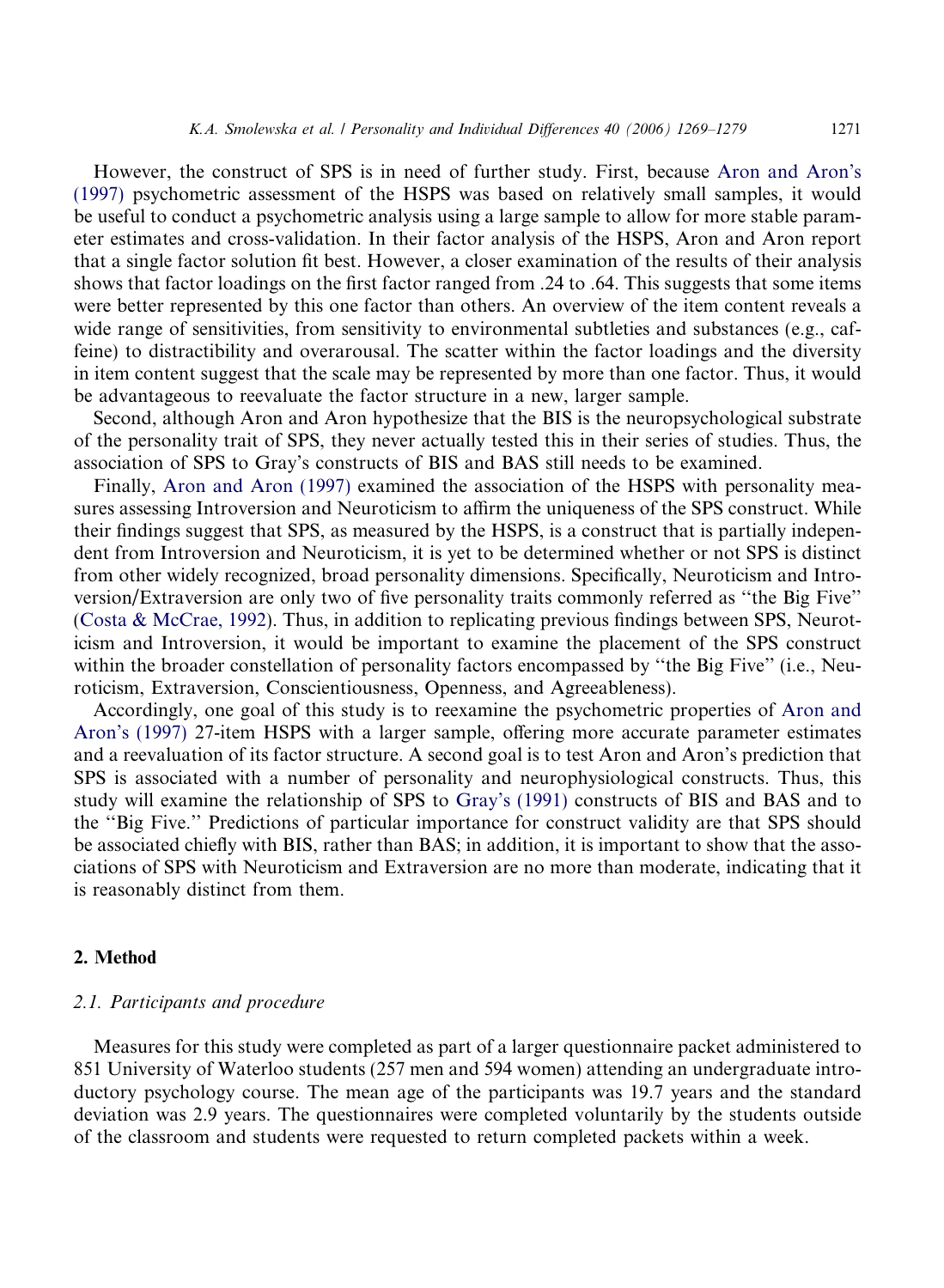### 2.2. The Highly Sensitive Person Scale (HSPS) [\(Aron & Aron, 1997\)](#page-9-0)

The HSPS, consisting of 27 items each rated from 0 to 7 (" $0$ " = "strongly disagree"; "7" = "strongly agree"), measures SPS, which represents physiological reactivity to stimuli in the environment (e.g., ''Are you easily overwhelmed by strong sensory input?''), as well as more subtle reactivity (e.g., "Do you become unpleasantly aroused when a lot is going on around you?''). In the present study, total scores on the HSPS had a Cronbach's alpha of .89.

#### 2.3. NEO-five factor inventory (NEO-FFI; [Costa & McCrae, 1992](#page-9-0))

The NEO-FFI is a brief 60-item version of the NEO PI-R and yields indices of Neuroticism, Extraversion, Openness, Agreeableness and Conscientiousness. Scores on the NEO-FFI are highly correlated with those on the NEO PI-R ([Costa & McCrae, 1992\)](#page-9-0). Consistent with previous work, in the present study the five indices showed good reliability, with alphas ranging from .73 to .81.

### 2.4. The BIS/BAS scale [\(Carver & White, 1994\)](#page-9-0)

The BIS/BAS scales were designed to assess individual differences in the sensitivity of the two motivational systems proposed by [Gray \(1991\).](#page-9-0) The BIS Scale (7 items) measures BIS sensitivity, or the degree to which respondents expect to feel anxiety when confronted with cues for punishment. The BAS Scale (13 items) measures BAS sensitivity, with subscales for reward responsiveness (5 items), drive (4 items) and fun seeking (4 items). Reward responsiveness measures the degree to which rewards lead to positive emotions, while drive measures a person's tendency to actively pursue appetitive goals. Fun seeking measures the tendency to seek out and impulsively engage in potentially rewarding activities. Concerning validity, the BIS scale predicts negative mood in a situation where people anticipate punishment, and the drive and reward responsiveness scales predict positive mood in a situation where people anticipate rewards ([Carver & White,](#page-9-0) [1994; Gomez & Gomez, 2002\)](#page-9-0). Consistent with previous results, in the present study the scales showed good reliability, with an alpha of .78 for BIS and alphas of .70–.75 for the BAS subscales.

#### 3. Results

#### 3.1. Exploratory principal components analysis of the HSPS

Given the large sample size, an exploratory analysis on half of the sample was conducted and a confirmatory factor analysis was conducted on the second half based on the results of the exploratory analysis. The sample selected randomly for the exploratory analysis consisted of 380 cases and had an alpha coefficient of .89 for the HSPS. A principal components analysis with oblimin oblique rotation was applied to the set of 27 items. The screen test indicated that a three-component solution was optimal (eigenvalues: 7.02, 2.28, 1.64, 1.35, 1.27, 1.18, 1.08); the first three components accounted for 40.5% of the variance. Individual items were retained as indicators of a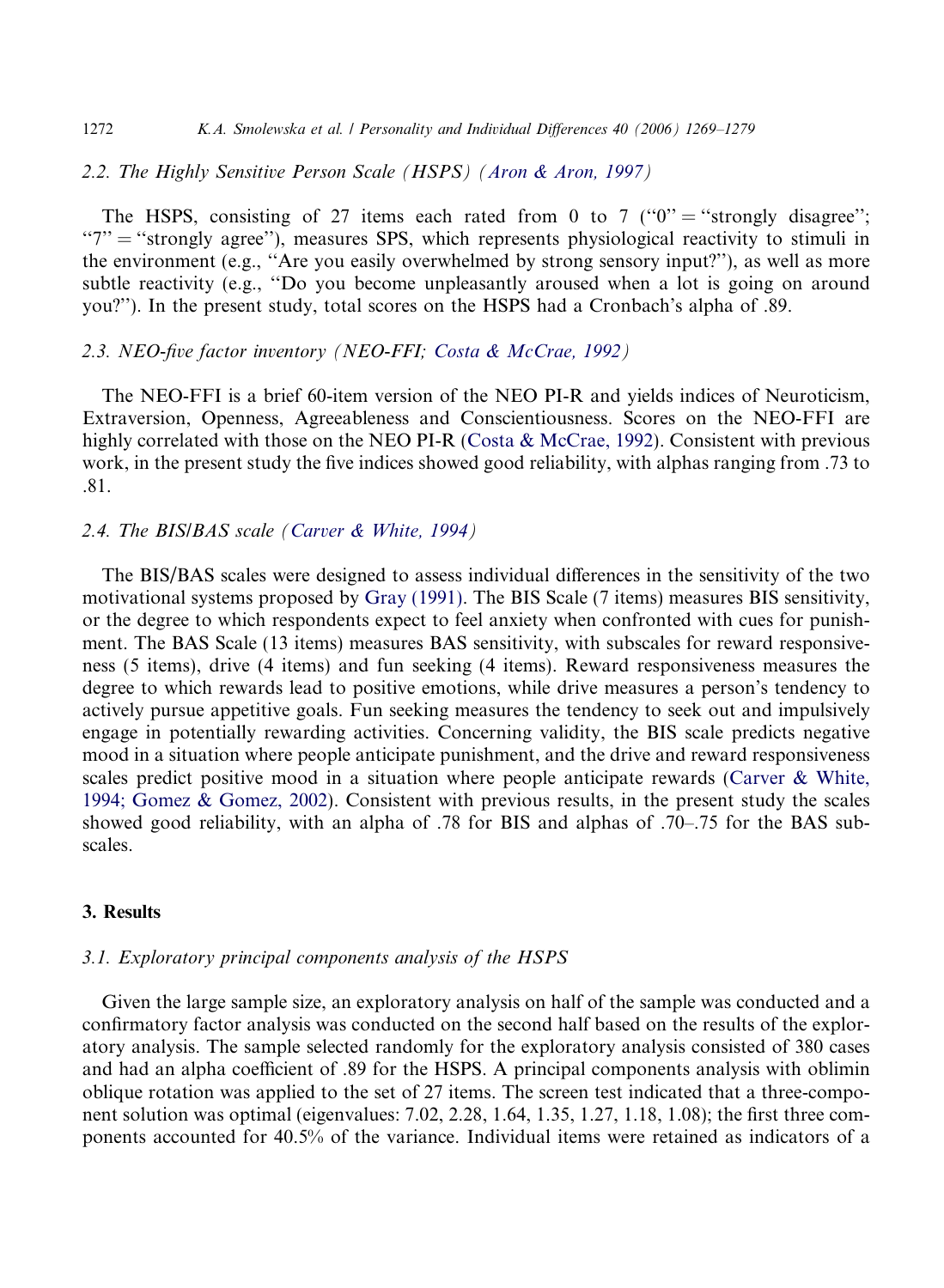<span id="page-4-0"></span>Table 1

Item Components 1 (EOE) 2 (AES) 3 (LST) 3. Do other people's moods affect you? .36 4. Do you tend to be more sensitive to pain? .36 13. Do you startle easily? .42 14. Do you get rattled when you have a lot to do in a short amount of time? .68 16. Are you annoyed when people try to get you to do too many things at once? .62 17. Do you try hard to avoid making mistakes or forgetting things? .36 20. Does being very hungry create a strong reaction in you, disrupting your concentration or mood? .56 21. Do changes in your life shake you up? .65 23. Do you find it unpleasant to have a lot going on at once? .68 24. Do you make it a high priority to arrange your life to avoid upsetting or overwhelming situations? .36 26. When you must compete or be observed while performing a task, do you become so nervous or shaky that you do much worse than you would otherwise? .58 27. When you were a child, did your parents or teachers seem to see you as sensitive or shy? .47 2. Do you seem to be aware of subtleties in your environment? .65 8. Do you have a rich, complex inner life? .76 10. Are you deeply moved by the arts or music? .69 12. Are you conscientious? .53 15. When people are uncomfortable in a physical environment do you tend to know what needs to be done to make it more comfortable (like changing the lighting or the seating)? .53 22. Do you notice and enjoy delicate or fine scents, tastes, sounds, works of art? .68 5. Do you find yourself needing to withdraw during busy days, into bed or into a darkened room or any place where you can have some privacy and relief from stimulation? .39 6. Are you particularly sensitive to the effects of caffeine? .70 7. Are you easily overwhelmed by things like bright lights, strong smells, coarse fabrics, or sirens close by? .70 9. Are you made uncomfortable by loud noises? ... ... 70 18. Do you make a point to avoid violent movies and TV shows? ... 57 19. Do you become unpleasantly aroused when a lot is going on around you? .53 25. Are you bothered by intense stimuli, like loud noises or chaotic scenes? .74 Coefficient alpha . 27 .78 .78 Mean inter-item correlation **.26** .30 .34

Principal components analysis with oblimin rotation (pattern matrix): Component loadings, alphas, and mean interitem correlations for the HSPS (exploratory split-half sample)

*Note:* EOE = Ease of Excitation;  $\overline{AES}$  = Aesthetic Sensitivity; LST = Low Sensory Threshold;  $N = 380$ .

component if their loading on that component was greater than .35. When an item loaded on two components, it was eliminated from further analysis. This criterion resulted in the elimination of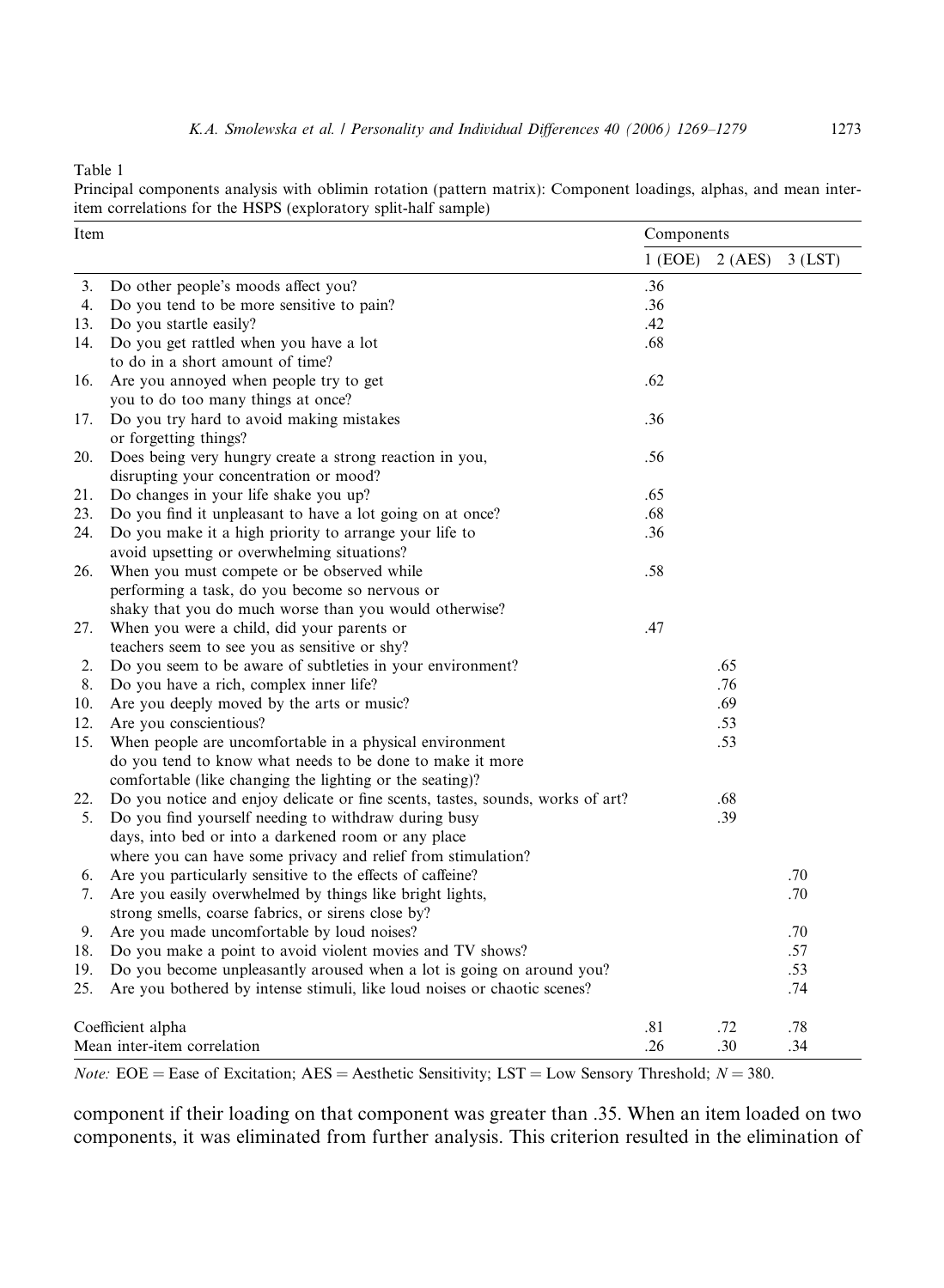two items: ''Are you easily overwhelmed by strong sensory input?'' and ''Does your nervous system sometimes feel so frazzled that you have to get off by yourself?''.

[Table 1](#page-4-0) shows the rotated components and their respective items. Component 1, labeled Ease of Excitation (EOE), included 12 items related to becoming mentally overwhelmed by external (e.g., ''Do you find it unpleasant to have a lot going on at once?'') and internal (e.g., ''Does being hungry create a strong reaction in you, disrupting your concentration or mood?'') demands. Component 2, labeled Aesthetic Sensitivity (AES), included 7 items related to aesthetic awareness (e.g., "Are you deeply moved by arts and music?"). Component 3, labeled Low Sensory Threshold (LST), consisted of 6 items related to unpleasant sensory arousal to external stimuli (e.g., ''Are you easily overwhelmed by things like bright lights, strong smells, coarse fabrics, or sirens close by?''). [Table 1](#page-4-0) also provides mean inter-item correlations and alphas for each of the three components, showing that they have good internal consistency. The components themselves were modestly intercorrelated: EOE correlated .32 with both AES and LST, and the latter two correlated .23.

#### 3.2. Confirmatory factor analysis of the HSPS

Amos 4.0 ([Arbuckle, 1999\)](#page-9-0) was used to perform a MLE confirmatory factor analysis (CFA) on the half of the sample unselected for the exploratory analysis. The sample consisted of 442 cases, and the reliability of the 27-item HSPS within this sample was again .89. A three-factor model, based on the foregoing exploratory analysis, was evaluated and compared statistically to a onefactor model. The fit of the three-component model was good,  $\chi^2(275, N = 442) = 902.26$ ,  $p < .001$ , CFI = .973, RMSEA = .072. (CFI > .95 and RMSEA < .08 indicate reasonably good fit; [Hu & Bentler, 1999.](#page-9-0)) The fit of the unidimensional model was also fairly good,  $\chi^2$  (278,  $N = 442$ ) = 1309.42,  $p < .001$ , CFI = .956, RMSEA = .092; however, the three-factor model clearly fit significantly better than the one-factor model,  $\chi^2_{\text{diff}}(3, N = 442) = 407.16, p < .001$ . Intercorrelations among the factors of the HSPS were .40 for EOE and AES, .45 for LST and AES, and .73 for EOE and LST. In summary, this analysis cross-validated the three-component model, but indicated somewhat stronger relations among the subscales than the exploratory analysis had suggested.

#### 3.3. Relation of the HSPS factor scores with the NEO-FFI and BIS/BAS

Given the support of the CFA for a three-factor solution, factor scores were calculated for each participant in the full data set  $(N = 844)$  using unit (equal) weighting. [Table 2](#page-6-0) shows the correlations of the three-HSPS factor scores with scores on the NEO-FFI and the BIS/BAS. The factor subscales, especially EOE, were significantly associated with Neuroticism, as was the full 27-item scale. There was also a moderate association between AES and Openness. In fact, Openness was the only variable that was found to show an association of this strength with AES. Surprisingly, the only significant correlation with Extraversion was a weak association with LST. Agreeableness and Conscientiousness were not found to be associated with any of the HSPS dimensions.

Consistent with the hypothesis that the BIS but not BAS scales would be associated with the HSPS, BIS was related significantly to the HSPS and all its factor scores (especially EOE),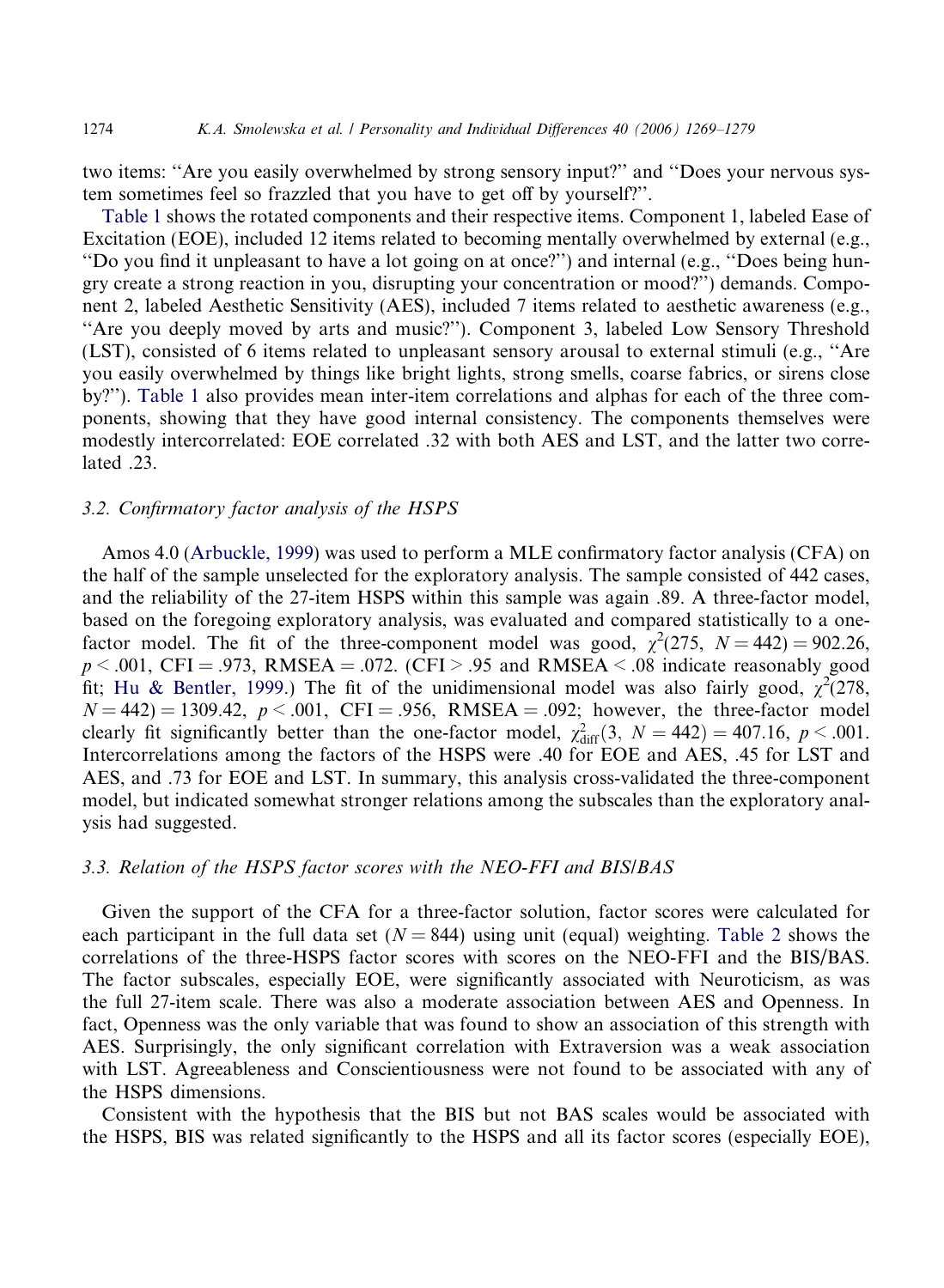|                         | HSPS factor subscales | HSPS (27 items)  |            |                  |
|-------------------------|-----------------------|------------------|------------|------------------|
|                         | <b>EOE</b>            | <b>AES</b>       | <b>LST</b> |                  |
| Neuroticism             | $.48*$                | $.19*$           | .31        | .45              |
| Extraversion            | $-.09$                | .00              | $-.12"$    | $-.09$           |
| <b>Openness</b>         | .07                   | $.37^{^{\circ}}$ | .09        | .19 <sup>°</sup> |
| Agreeableness           | .07                   | $-.04$           | $-.03$     | .02              |
| Conscientiousness       | .06                   | .03              | .01        | .05              |
| <b>BIS</b>              | $.36*$                | $.15^{\circ}$    | $.19^{*}$  | $.32*$           |
| <b>BAS</b> Reward Resp. | $.19*$                | $.18*$           | .01        | .16 <sup>°</sup> |
| <b>BAS</b> drive        | $-.03$                | .09              | .01        | .03              |
| BAS fun seeking         | $-.09$                | .08              | $-.09$     | $-.07$           |

<span id="page-6-0"></span>Table 2 Correlations of the HSPS factor subscales and full-scale with the NEO-FFI and BIS/BAS

*Note:* EOE = Ease of Excitation;  $\overline{AES} = A$ esthetic Sensitivity;  $\overline{LST} = \overline{Low}$  Sensory Threshold;  $\overline{HSPS} = \text{Highly Sen-}$ sitive Person Scale; NEO-FFI = NEO-Five Factor Inventory; BAS = Behavioural Activation System; BIS = Behavioural Inhibition System;  $N = 823$ .<br>\*  $p < .01$ .

whereas two out of the three-BAS scales were not associated with any of them. However, the BAS Reward Responsiveness did show a small correlation with the AES and EOE subscales.

In view of the moderate association of both Neuroticism and BIS with HSPS total and subscale scores, regression analyses were conducted to examine the relative contribution of these two variables, which are both conceptually related to anxiety. Neuroticism and BIS were entered as simultaneous predictors in four analyses, one for each of the following dependent variables: EOE, AES, LST, and HSPS total score (27 items). The results, presented in Table 3, suggest that Neuroticism makes a somewhat stronger unique contribution to each subscale of the HSPS, as well as to the total HSPS score. However, BIS also makes a unique contribution to two of the three-HSPS subscales (EOE and LST) and to the total score.

Table 3

Beta coefficient results and model summary from regression analyses: HSPS factor subscales and full-scale with Neuroticism and BIS as simultaneous predictors

| Dependent variables | Predictors      |               | Model summary |           |
|---------------------|-----------------|---------------|---------------|-----------|
|                     | Neuroticism     | <b>BIS</b>    | $R$ -Square   | F(2, 821) |
| <b>EOE</b>          | $.40^{\degree}$ | $\mathcal{D}$ | .27           | 150.85    |
| <b>AES</b>          | . 16            | .09           | .05           | 18.86     |
| <b>LST</b>          | $.28*$          | $.10*$        | .10           | 47.48*    |
| HSPS (27 items)     | $.38*$          | $19^*$        | .23           | $113.27*$ |

*Note:* EOE = Ease of Excitation;  $\overline{AES} = A$ esthetic Sensitivity;  $\overline{LST} = \overline{Low}$  Sensory Threshold;  $\overline{HSPS} = \text{Highly Sen-}$ sitive Person Scale; NEO-FFI = NEO-Five Factor Inventory; BAS = Behavioural Activation System; BIS = Behavioural Inhibition System;  $N = 823$ .<br>\*  $p < .01$ .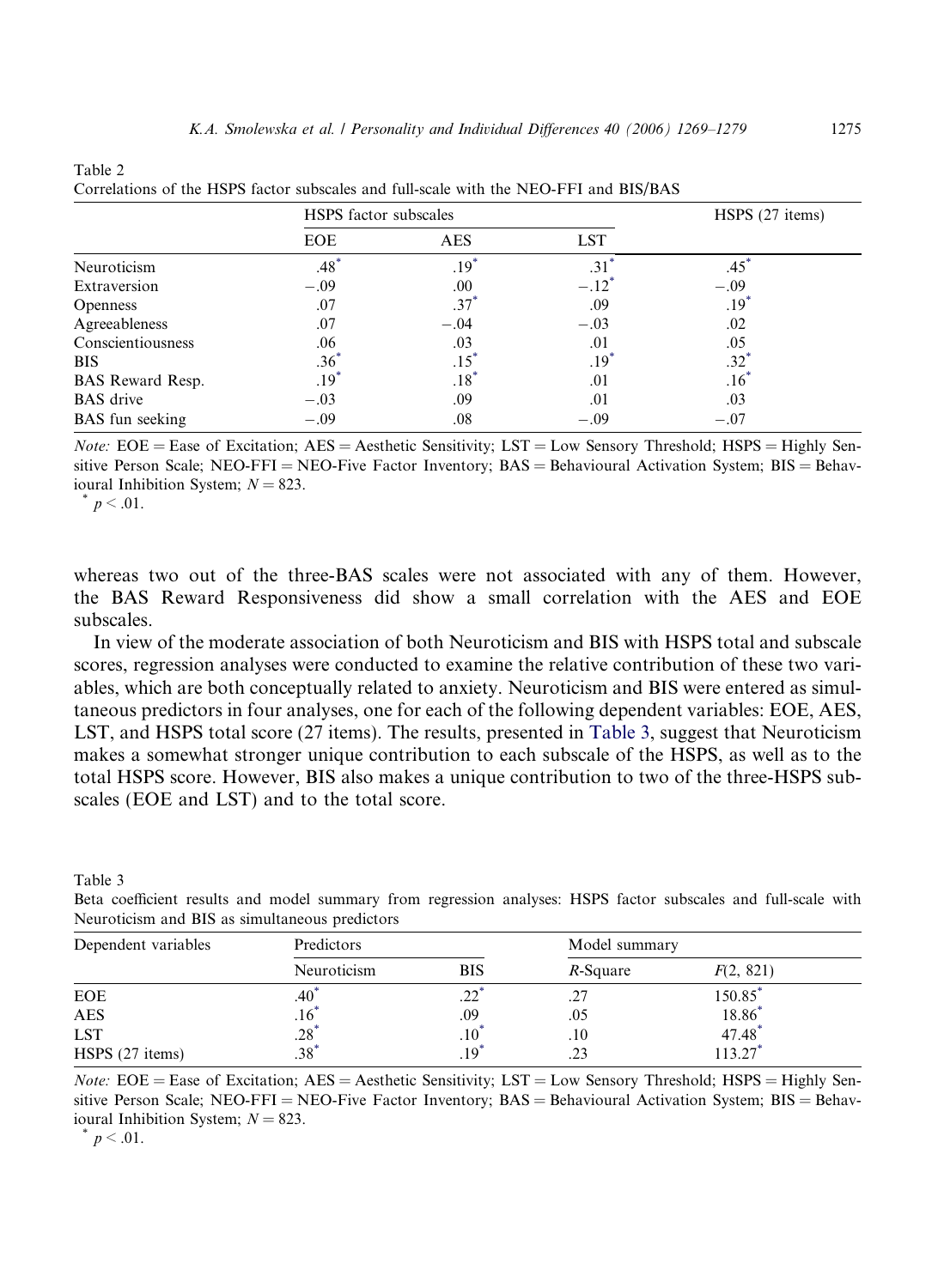### 4. Discussion

In contrast to Aron and Aron's contention that the HSPS measures a unidimensional construct, the present results support a three-factor structure that distinguishes Ease of Excitation (EOE), Aesthetic Sensitivity (AES), and Low Sensory Threshold (LST). The positive intercorrelations among these factors, however, are consistent with a general, higher-order construct of SPS.

#### 4.1. Sensory-processing sensitivity and BIS/BAS

According to [Aron and Aron \(1997\),](#page-9-0) high SPS reflects high BIS functioning. The results of the correlational analyses suggest that high BIS activity is most strongly associated with the component of EOE, as well as the 27-item HSPS total score. In contrast, BIS was found to have a weaker association with the AES and LST components. Thus, motivation to behave in a cautious manner aimed at preventing negative consequences and unpleasant states appears to have the clearest link with EOE, or the tendency to become overwhelmed by stimulation and experience disruptions in concentration.

The BAS Reward Responsiveness scale was also found to have an association with EOE, AES and the HSPS total score, albeit a relatively small one. This suggests that those scoring high on EOE and AES may indeed be sensitive to cues signaling incentive, in addition to those signaling threat or punishment. However, the finding that the other BAS subscales were not related to either the HSPS factor or total scores implies that it is a particular aspect of the appetitive motivational system, one specifically tied to Reward Responsiveness, that is associated with SPS.

In general, when BAS sensitivity is high, individuals are thought to demonstrate a range of responses to cues of incentive, including positive affect (i.e., elation and hope), increased energy, and increased psychomotor activity ([Depue & Collins, 1999\)](#page-9-0). While the construct of Reward Responsiveness encapsulates a tendency to respond to desired events (both anticipated and experienced) with heightened energy and positive affect, the Drive and Fun-Seeking factors reflect approach motivation or behaviour elicited in the context of incentive. This suggests that those scoring high on EOE or AES may have a tendency to experience higher levels of positive affect in response to rewarding stimuli. However, the affinity to engage in active pursuit of incentive reward does not seem to be associated with either EOE or AES.

# 4.2. Sensory-processing sensitivity and the ''Big Five''

### 4.2.1. Neuroticism

[Aron and Aron \(1997\)](#page-9-0) argue that sensitivity has often been confused with Neuroticism (e.g., [Howarth, 1986\)](#page-9-0), fearfulness (e.g., [Gray, 1991](#page-9-0)), and reactivity [\(Strelau, 1983](#page-10-0)). One reason for this confusion lies in the notion that both sensitive and fearful individuals react to stimuli in a cautious manner that may lead to avoidance. Since those who are highly sensitive are more aware of their surroundings and more easily aroused, it may seem reasonable that they would be more emotional and more prone to worry.

The present results, however, suggest that the HSPS factors are not associated equally with Neuroticism. Negative emotionality was most strongly related to EOE, or the tendency to become overwhelmed by stimulation and experience disruptions in concentration. In contrast, its correlation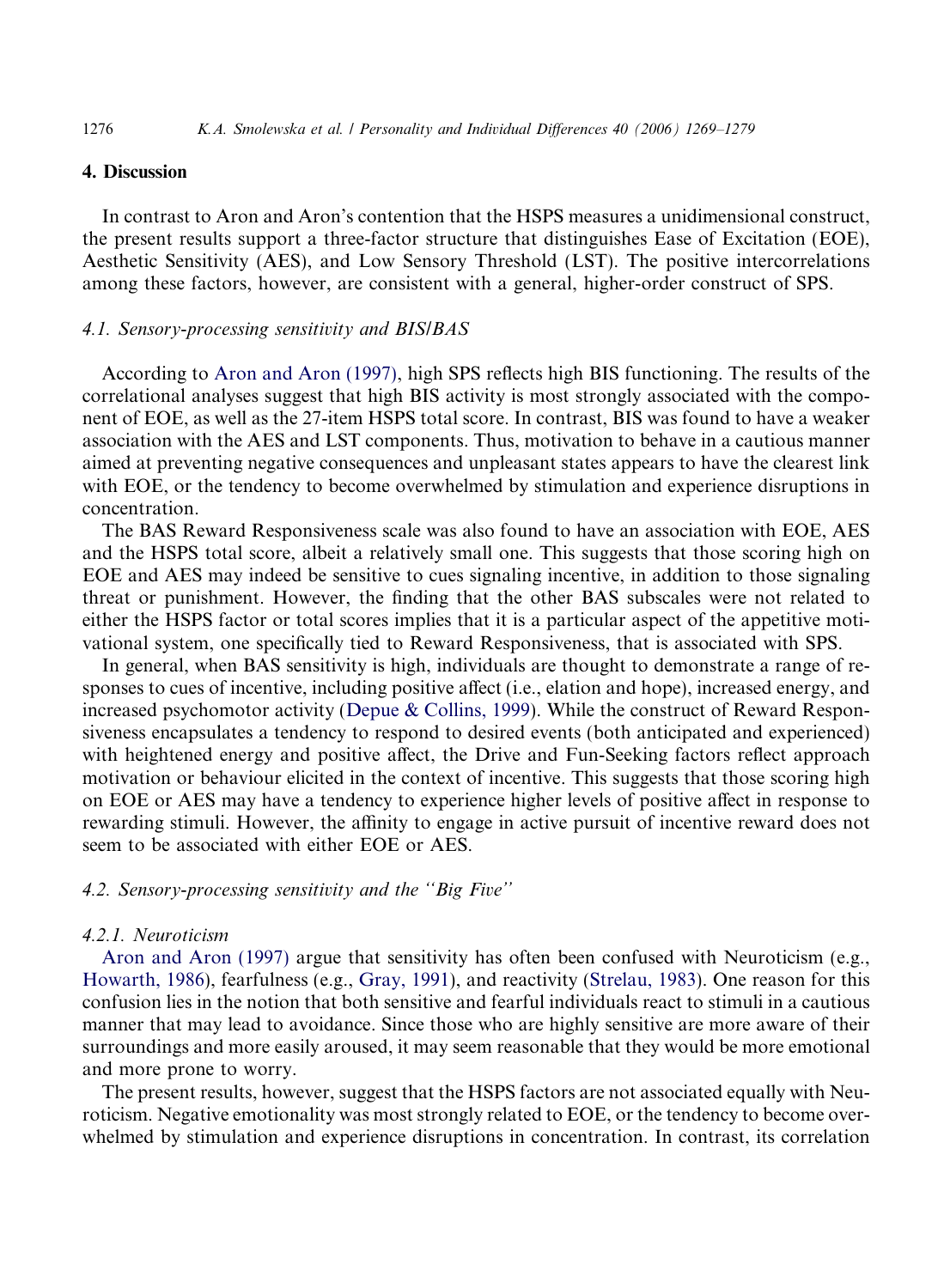with the AES factor was rather small. This pattern of findings is quite sensible because Neuroticism is generally linked with proneness to high-strung, tense and worrying behaviour [\(Friedman &](#page-9-0) [Schustack, 1999\)](#page-9-0), rather than depth of aesthetic experience.

# 4.2.2. Extraversion

[Aron and Aron \(1997\)](#page-9-0) found that SPS is related to, but distinguishable from introversion. Based on Aron and Aron's findings, we expected a negative association between the HSPS and Extraversion; however, the only significant correlation was a weak association with LST. Thus, SPS appears to be virtually unrelated to one's level of Extraversion. This finding provides further support for the need to distinguish between sensitivity, shyness and introversion.

#### 4.2.3. Openness to experience

The only personality factor, aside from Neuroticism, that was moderately associated with the HSPS was Openness. Specifically, the AES factor of the HSPS was the one SPS dimension that correlated with this personality dimension. Generally, individuals who score high on openness are imaginative, witty and have a strong aesthetic sense [\(Friedman & Schustack, 1999](#page-9-0)).

The present finding that AES is associated with Openness but not with Neuroticism is consistent with [DeYoung, Peterson, and Higgins' \(2002\)](#page-9-0) suggestion that Openness may be associated with the function of the central dopaminergic (DA) system, which mediates approach behaviour, positive affect and incentive reward sensitivity ([Ashby, Isen, & Turken, 1999; Panksepp, 1999](#page-9-0)). Since [Aron and Aron \(1997\)](#page-9-0) conceptualized SPS as a function of the BIS, this argument may initially sound counterintuitive. However, it is consistent with a recent revision of Gray's Reinforcement Sensitivity Theory (RST) ([Corr, 2001\)](#page-9-0). According to the new joint-subsystems hypothesis [\(Gray & McNaughton, 2000\)](#page-9-0), the BIS and the BAS have the potential to influence both reward-mediated and punishment-mediated behaviour. Specifically, they propose that the BIS is only activated when there is simultaneous activation of the BAS. They argue that ''...the presence of stimuli or contingencies per se is not sufficient to activate this system'' (p. 86; authors' own italics), but that an approach–avoidance conflict elicits the state of anxiety. Thus, it seems plausible that a person with a lower BIS threshold (i.e., Aron and Aron's conception of a highly sensitive person) could score above average on AES. However, since Openness is related to approach, a person with a heightened BIS may experience increased anxiety because the inhibition system would be frequently activated as a result of approach–avoidance conflicts.

#### 4.3. Future research directions

Since the HSPS is a relatively new measure, there are several aspects of it that are in need of further study. First, because this study was conducted using a rather homogenous sample (i.e., first-year undergraduate students from a limited range of ethnic backgrounds), future research should examine the relationships among these constructs in a more heterogenous group. Specifically, comparisons should be made on the basis of age, gender and cultural background. Second, the cross-sectional, correlational design employed in this study prevents us from making any conclusions regarding the causal relationship between the constructs measured. Hence, a longitudinal study examining the relationship between BIS, Neuroticism and SPS more closely would be particularly valuable. Also, the present research did not employ any behavioural, perceptual or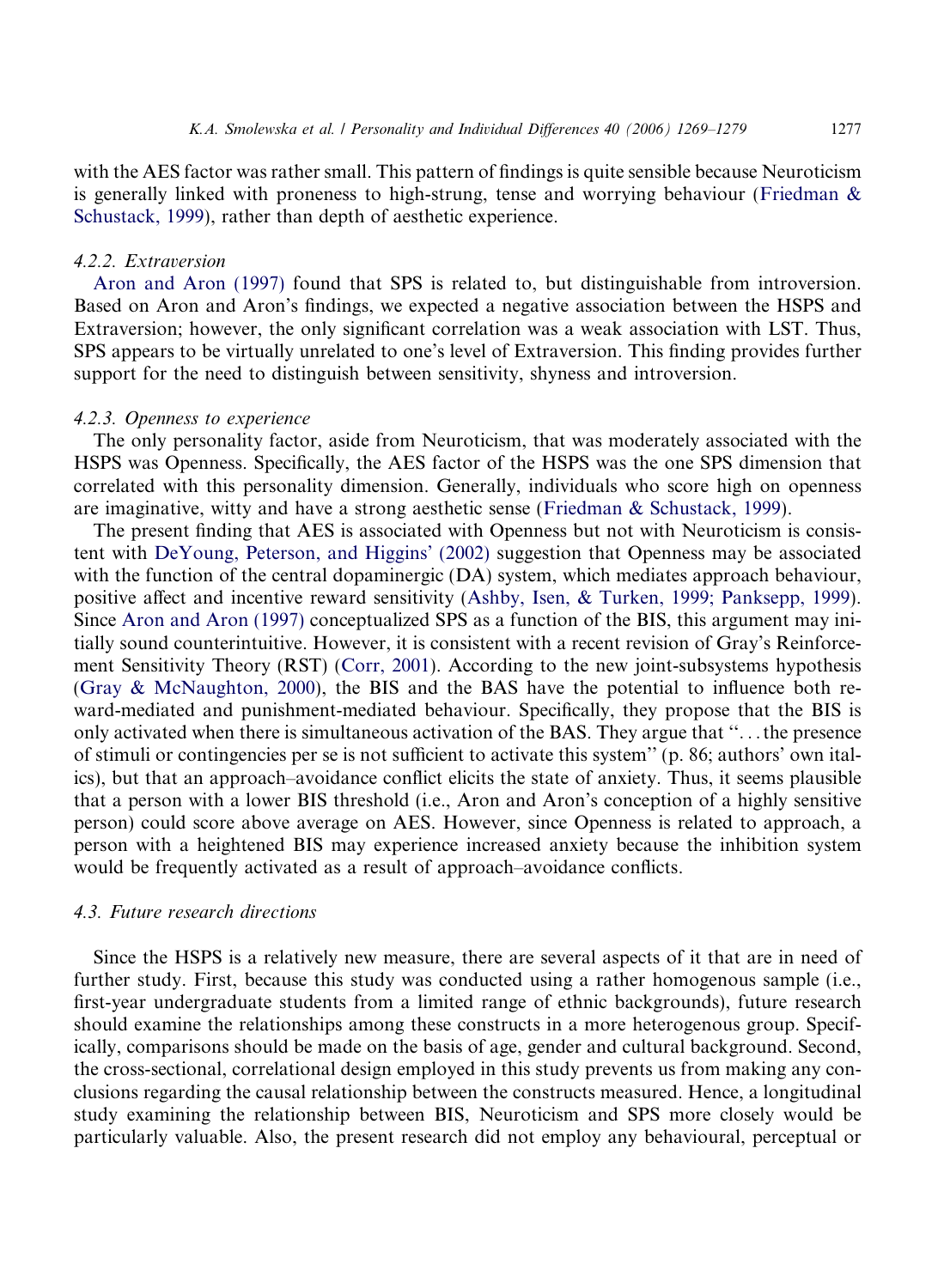<span id="page-9-0"></span>physiological measures as correlates of the HSPS. Thus, it will be important to explore various correlates of this measure in an experimental situation. Studies examining individual differences in attention (e.g., measures of latent inhibition, sensory gating), responsivity to stimuli (e.g., ERPs), and perceptual awareness would be particularly beneficial in the differentiation of individuals scoring high on each of the three factors.

Finally, a more in-depth investigation of the relationship between SPS and various aspects of personality should be conducted. Research focusing on the association between Neuroticism, Openness and SPS seems to be most promising. Recent research suggests that Openness is linked to a reduction in latent inhibition [\(Peterson & Carson, 2000](#page-10-0)), an alteration in attention associated with increased dopamine neurotransmission (Gray et al., 1997). Since at least one factor of the HSPS-R was found to be associated with Openness, it would be interesting to see whether reductions in latent inhibition are also related to SPS.

#### References

Arbuckle, J. L. (1999). Amos 4.0 [computer software]. Chicago: SmallWaters Corp.

- Aron, E. N., & Aron, A. (1997). Sensory-processing sensitivity and its relation to introversion and emotionality. Journal of Personality and Social Psychology, 73, 345–368.
- Ashby, F. G., Isen, A. M., & Turken, A. U. (1999). A neuropsychological theory of positive affect and its influence on cognition. Psychological Review, 106, 529–550.
- Carver, C. S., & White, T. (1994). Behavioral inhibition, behavioral activation, and affective responses to impending reward and punishment: The BIS/BAS scales. Journal of Personality and Social Psychology, 67, 319–333.
- Corr, P. J. (2001). Testing problems in J.A. Gray's personality theory: A commentary on Matthews and Gilliland (1999). Personality and Individual Differences, 30, 333–352.
- Corr, P. J. (2002). J.A. Gray's reinforcement sensitivity theory: Tests of the joint subsystems hypothesis of anxiety and impulsivity. Personality and Individual Differences, 33, 511–532.
- Costa, P. T., & McCrae, R. R. (1992). Revised NEO Personality Inventory and NEO Five Factor Inventory professional manual. Odessa, FL: Psychological Assessment Resources.
- De Pascalis, V., Fiore, A. D., & Sparita, A. (1996). Personality, event-related potential (ERP) and heart rate (HR): An investigation of Gray's theory. Personality and Individual Differences, 20, 733–746.
- Depue, R. A., & Collins, P. F. (1999). Neurobiology of the structure of personality: Dopamine, facilitation of incentive motivation, and extraversion. Behavioral and Brain Sciences, 22, 491–569.
- DeYoung, C. G., Peterson, J. B., & Higgins', D. M. (2002). Higher-order factors of the Big Five predict conformity: Are there neuroses of health? Personality and Individual Differences, 33, 533–552.
- Friedman, H. S., & Schustack, M. W. (1999). Personality: Classic theories and modern research. Boston: Allyn and Bacon.
- Gomez, A., & Gomez, R. (2002). Personality traits of the behavioural approach and inhibition systems: Associations with processing emotional stimuli. Personality and Individual Differences, 32, 1299–1316.
- Gray, J. A. (1991). The neuropsychology of temperament. In J. Strelau & A. Angleitner (Eds.), *Explorations in* temperament: International perspectives on theory and measurement (pp. 105–128). New York: Plenum Press.
- Gray, J. A., & McNaughton, N. (2000). The neuropsychology of anxiety: An enquiry into the functions of the septohippocampal system (2nd ed.). Oxford: Oxford University Press.
- Gray, J. A., Moran, P. M., Grigoryan, G., Peters, S. L., Young, A. M. J., & Joseph, M. H. (1997). Latent inhibition: The nucleus accumbens connection revisited. Behavioural Brain Research, 88, 27–34.
- Howarth, E. (1986). Introversion and neuroticism: A persistent relationship. Psychological Reports, 58, 389– 390.
- Hu, L.-T., & Bentler, P. M. (1999). Cut-off criteria for fit indices in covariance structure analysis: Conventional criteria versus new alternatives. Structural Equation Modeling, 6, 1–55.